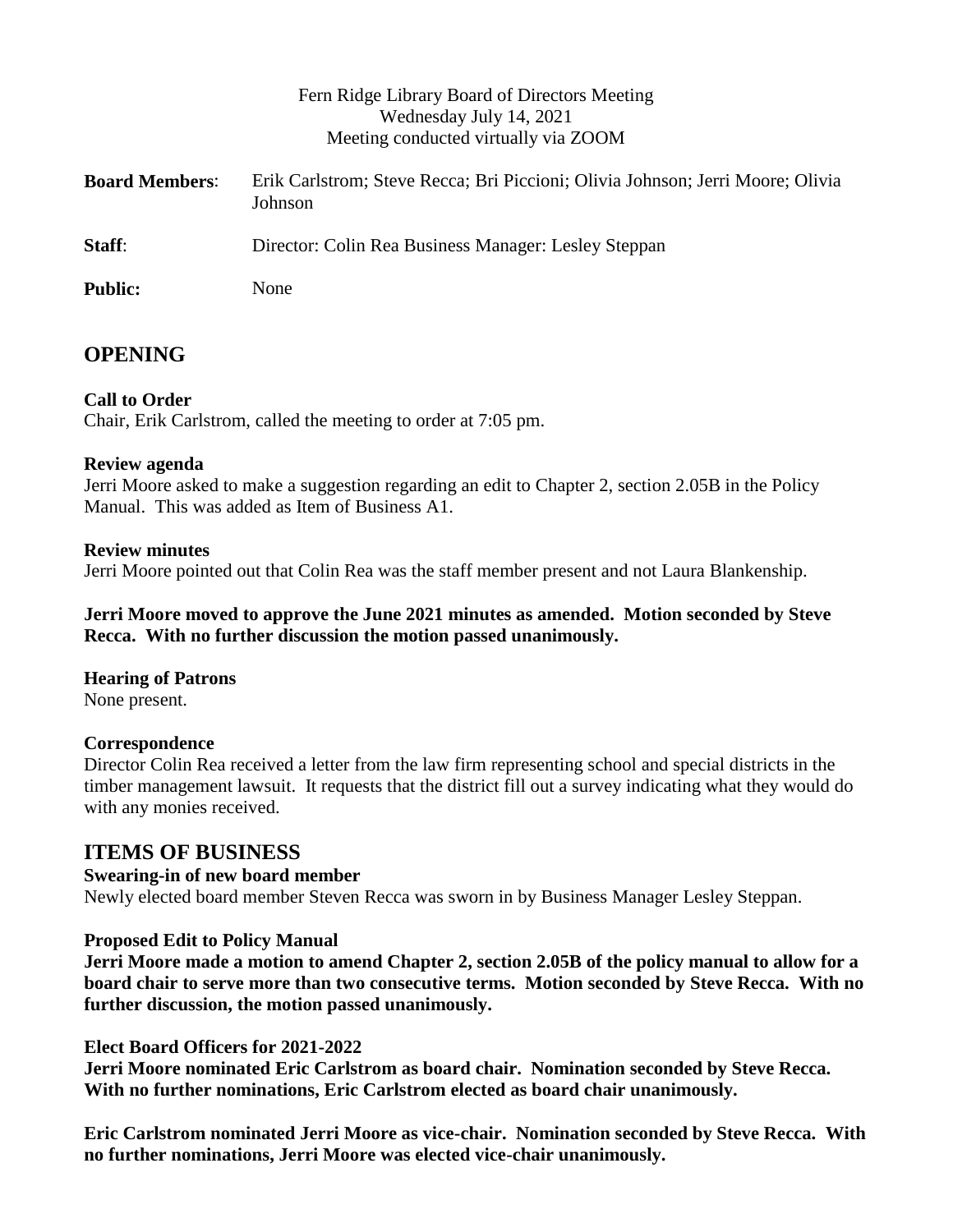#### **Adopt Board Calendar**

## **Bri Piccioni made a motion to adopt the 2021-2022 Board Calendar. Motion seconded by Steve Recca. With no further discussion, the motion passed unanimously.**

#### **COVID Service Levels**

Director Colin Rea reported that he is starting to look at the schedule to add the last remaining 5 to 6 hours needed to return the library to a pre-COVID level. Once the part-time clerk position that was left empty in 2020-2021 is filled, the staff levels will be adequate to this purpose. He asked for board feedback on the idea of moving to a schedule whereby the library is open until 7pm four nights a week instead of 8pm three nights. A proposed new permanent schedule will be presented to the board as soon as the kinks are worked out.

#### **A Fine Free Future**

Just prior to the onset of COVID, at the recommendation of the American Library Association, Director Colin Rea asked the board to consider the idea of eliminating late fees for all book. The consensus of the current board is that this is an idea worth pursuing. Because no late fees are being assessed during the pandemic, no action will be taken until such time as late fees would have been reinstituted.

#### **Strategic plan and library goals**

A copy of the library goals was included in the July board packet, and Director Colin Rea indicated that the goals are essentially on hold as the library navigates the current pandemic. He recommended that the library begin the process of crafting a new strategic plan once COVID is in the rearview mirror. Until then, the main goal of the library is to work toward a full resumption of library service levels. Colin is looking into the idea of a community survey to be conducted by a third party firm in order to start the planning process. Steve Recca recommended that LCOG might be a good resource.

# **REPORTS**

#### **Chair**

Chair Erik Carlstrom was pleased that the library was able to open as a cooling center on the hottest recorded day in history.

#### **Director**

A written report was included in the board packet.

#### **Financial**

Jerri Moore asked why the July budget report does not show any water usage for the grounds. Business Manager Lesley Steppan indicated that she had not been separating this out from the overall utility bill, and the consensus of the board was that it is not necessary to do so in the future.

#### **Foundation & Grants**

The Foundation has secured Seth Kantner as the headline author for Writers & Wine and continues to prepare for an in-person event.

**Grounds**

Nothing to report.

**LCOG** Nothing to report.